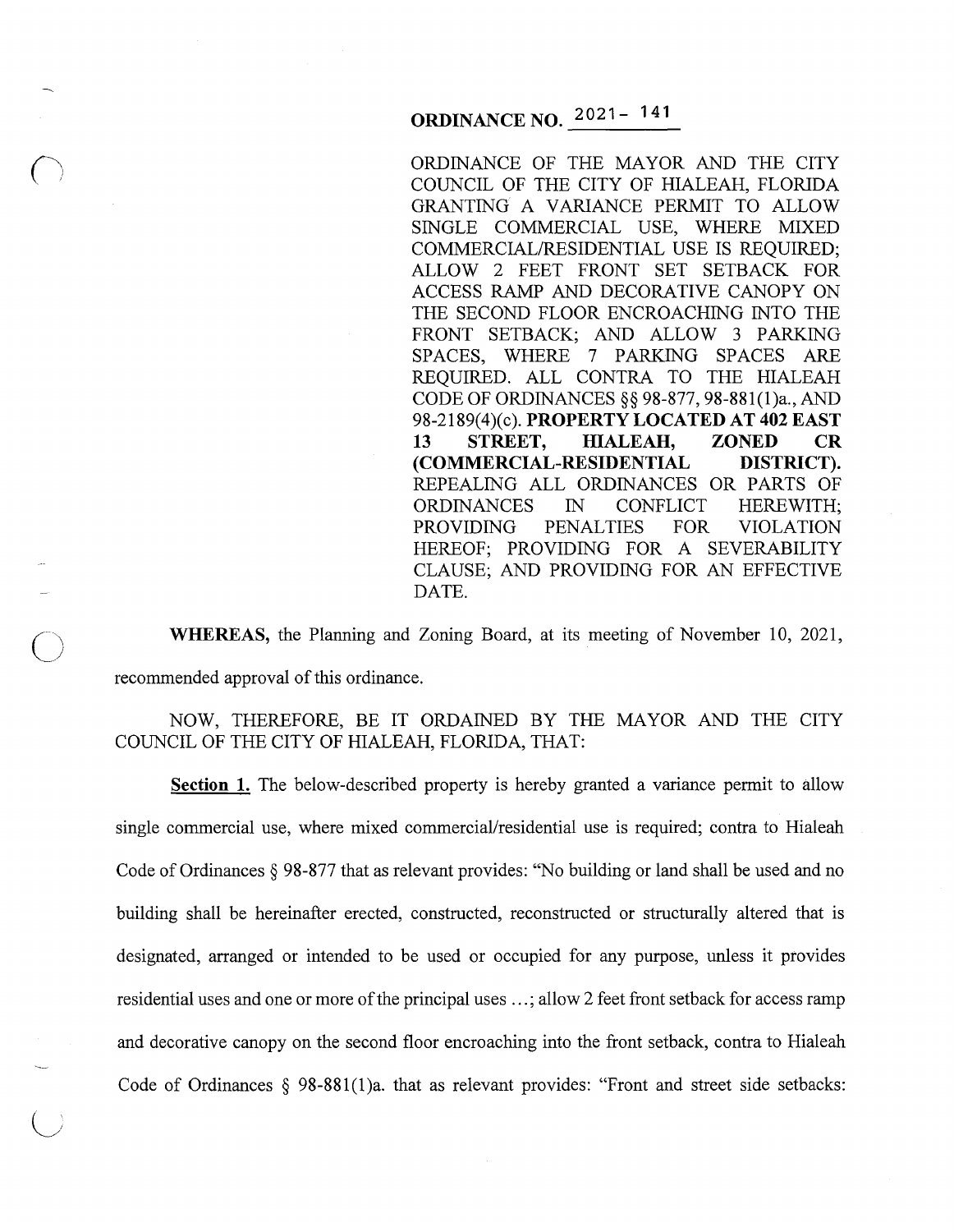## Ordinance No. 2 O 21 - **<sup>4</sup>**4 1 Page 2

Required front and street side setbacks are five feet."; allow 3 parking spaces, where 7 parking spaces are required, contra to Hialeah Code of Ordinances  $\S$  98-2189(4)c. that provides: *"Commercial uses, not found elsewhere in this section.* One parking space for each 550 square feet of gross floor area." Property located at 402 East 13 Street, Hialeah, zoned CR (Commercial Residential District) and legally described as follows:

> Lot 1, Block 5E of "EIGHTH ADDITION TO HIALEAH", according to the Plat thereof, as recorded in Plat Book 9, at Page 11, of the Public Records of Miami-Dade County, Florida.

#### **Section 2: Repeal of Ordinances in Conflict.**

All ordinances or parts of ordinances in conflict herewith are hereby repealed to the extent of such conflict.

#### **Section 3: Penalties.**

 $\bigcap$ 

 $\bigcirc$ 

Every person violating any provision of the Code or any ordinance, rule or regulation adopted or issued in pursuance thereof shall be assessed a civil penalty not to exceed \$500.00 within the discretion of the court or administrative tribunal having jurisdiction. Each act of violation and each day upon which any such violation shall occur shall constitute a separate offense. In addition to the penalty prescribed above, the city may pursue other remedies such as abatement of nuisance, injunctive relief, administrative adjudication and revocation of licenses or permits.

#### **Section 4: Severability Clause.**

If any phrase, clause, sentence, paragraph or section of this ordinance shall be declared invalid or unconstitutional by the judgment or decree of a court of competent jurisdiction, such invalidity or unconstitutionality shall not affect any of the remaining phrases, clauses, sentences, paragraphs or sections of this ordinance.